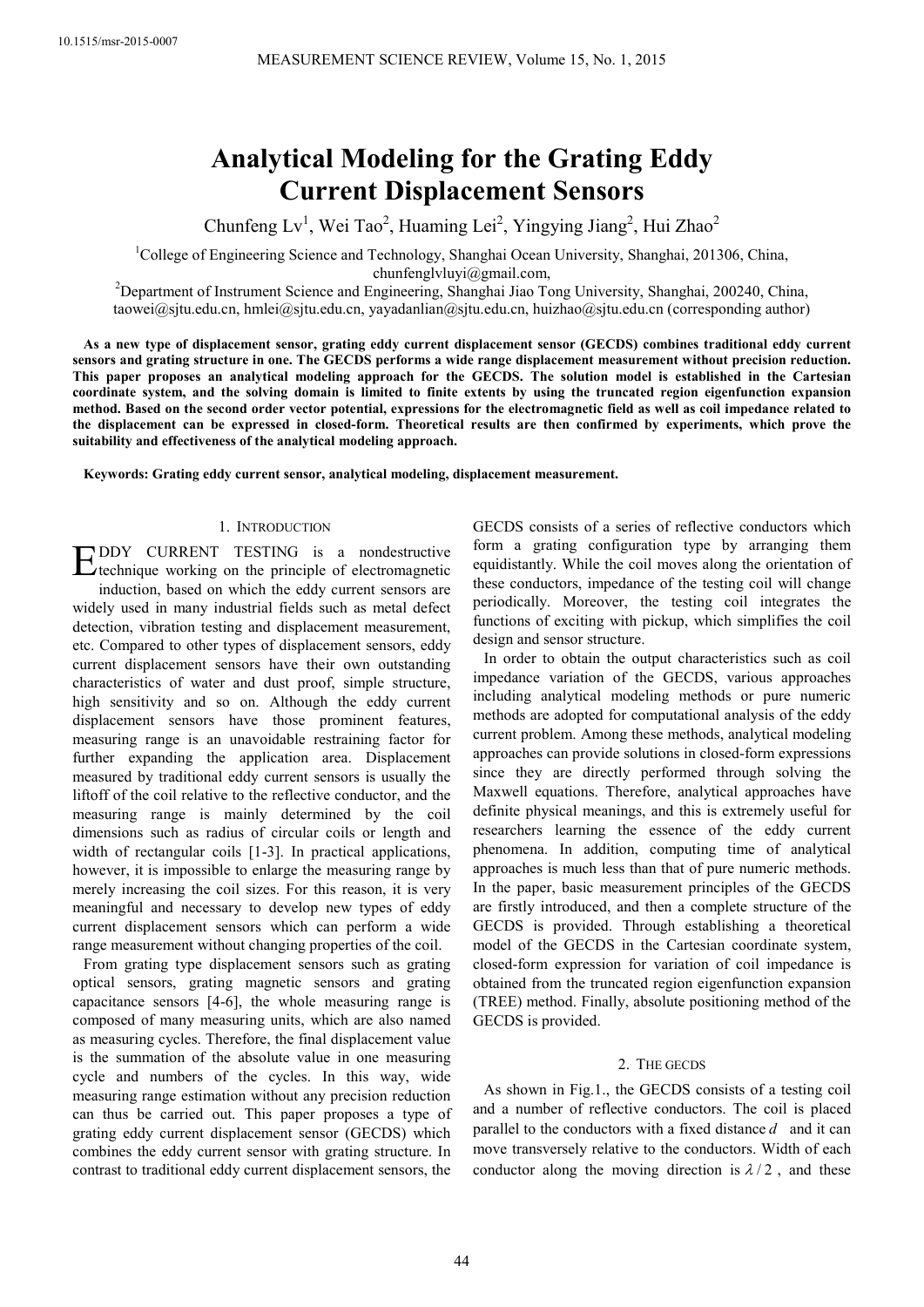conductors are arranged with a fixed distance  $\lambda$  from a grating structure. Thus, the whole measuring range is divided into many measuring cycles with the width of  $\lambda$ , and each measuring cycle is named as a measuring period.



Fig.1. Basic structure of the GECDS.

While the coil moves transversely, coupling area between the coil and conductors will change, which makes impedance of the coil change accordingly. Taking one measuring period into account, when the testing coil is directly over the conductor (conductor 1 in Fig.1.), eddy current induced in conductors acting on the coil makes the inductance of the coil minimum. Inductance value reaches maximum while the coil is at the middle position between conductors 1 and 2 due to the weakest eddy current effects, and then it reaches minimum again when the coil is over the conductor 2. In a whole measuring period, variation of the coil inductance is thus a repetitive process of minimum to maximum and to minimum again. Therefore, wide range measurement is performed through measuring the absolute position of the coil in one measuring period and adding numbers of the periods.

In practical use, however, it is difficult to accurately obtain absolute position only using one coil. In order to solve this problem, a differential structure with multicoils is adopted, which is shown in Fig.2. Width of each coil along the moving direction is the same as that of one conductor, which is  $\lambda/2$ . Coil 1 and coil 2 are  $\lambda/2$  apart form a set of differential coils. In a similar way, coil 3 and coil 4 form another pair of differential coils, and these two sets of differential coils are  $\lambda$  / 4 apart from each other. Moreover, coils 1, 2, 3 and 4 are all composed of six subcoils with the same sizes, respectively. These subcoils are connected in series from end to end with a fixed interval which equals to one measuring period  $\lambda$ . With the layout strategy of these subcoils, self-inductance of the coil can be increased with fewer layers while it is fabricated by the printed circuit board (PCB) techniques, which is cost-effective of fabrication. The differential structure can not only increase the resolution but also improve the capacity of resisting disturbance [7].

During the measurement, the two output signals of coil 1 and 2 form a differential signal by subtraction, and another differential signal is formed by coils 3 and 4 using the same

method. Absolute displacement value can thus be calculated from these two differential signals. Absolute positioning method will be introduced in the following sections after the coil inductance variation against displacement from the analytical modeling approach is derived.



Fig.2. Layout of the GECDS.

# 3. ANALYTICAL MODELING FOR THE GECDS IN THE CARTESIAN COORDINATE SYSTEM

In order to obtain the change law of the coil impedance related to the displacement, take coil 1 as an illustration. An original solving model for one measuring period of the GECDS is shown in Fig.3. The six subcoils connected in series in Fig.2. are equivalent to one single coil, and it can be treated as a rectangular coil with rectangular cross section.



Fig.3. Solving model of the GECDS within one measuring period.

While the coil is moving within a measuring period, suppose firstly that the coil is only affected by two conductors, and the mutual inductance between these two conductors can be disregarded due to the spacing distance between them. Secondly, variation of the coil impedance is worked out when the conductor 1 alone is acting on the coil. For the conductor 2, since it is actually an inverse symmetry process relative to conductor 1, variation of the coil impedance can then be determined using the same method. Finally, a complete coil impedance variation process under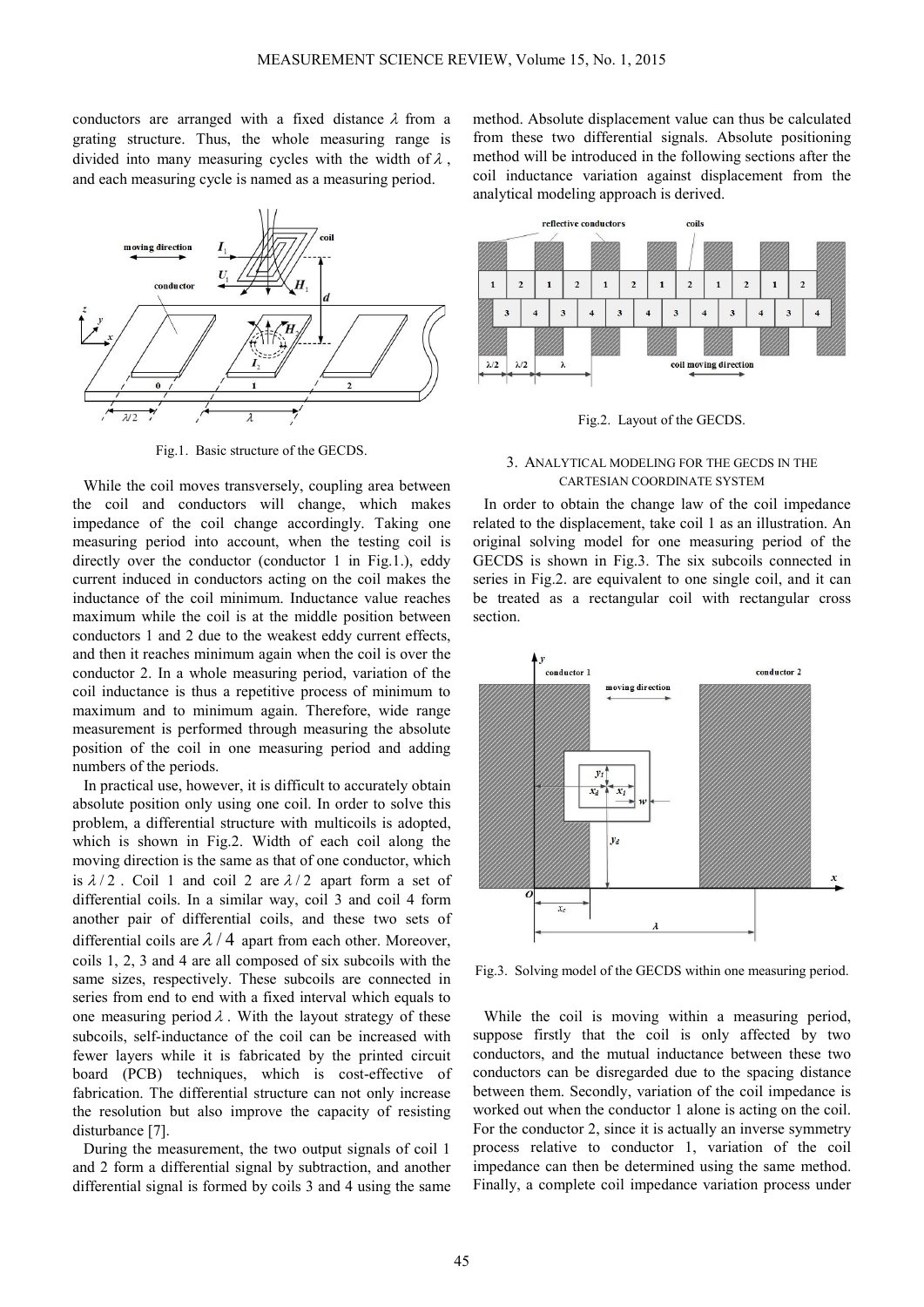the coaction of these two conductors within a measuring period is thus obtained through the superposition method. Moreover, each conductor in the model is a conductive plate with right-angle wedge, and it is regarded as a conductive quarter space which is different from the conductive half space in traditional models [3, 8].

# *A. Scalar decomposition using second order vector potential*

The electromagnetic (EM) field interrelated to the GECDS can be expressed in terms of the second order vector potential (SOVP) in the Cartesian coordinate system [9]. Using the scalar decomposition, the magnetic flux density is

$$
\mathbf{B} = \nabla \times \nabla \times \mathbf{W} \tag{1}
$$

$$
\mathbf{W} = \mathbf{e}_x W_a + \mathbf{e}_x \times W_b \quad , \tag{2}
$$

where **e** denotes the unit vector of *x* direction,  $W_a$  and  $W_b$  are the transverse electric (TE) and transverse magnetic (TM) scalar potentials, respectively. These two scalar potentials satisfy the Laplace or Helmholtz equations corresponding to the nonconductive and conductive regions

$$
\nabla^2 \begin{bmatrix} W_a \\ W_b \end{bmatrix} = k^2 \begin{bmatrix} W_a \\ W_b \end{bmatrix}
$$
 (3)

For the conductive region there is  $k^2 = j\omega\mu_0\mu_r\sigma$ , in which  $\omega = 2\pi f$  is the angular frequency corresponding to the excitation frequency *f* of the coil.  $\mu_0$ ,  $\mu_r$  and  $\sigma$  are the vacuum permeability, relative permeability and electrical conductivity of the conductor, respectively.

Components of the magnetic flux density in the Cartesian coordinate system from (2) are

$$
B_x = \frac{\partial^2 W_a}{\partial x^2} - k^2 W_a \tag{4}
$$



$$
B_y = \frac{\partial^2 W_a}{\partial x \partial y} + k^2 \frac{\partial W_b}{\partial z} \tag{5}
$$

$$
B_z = \frac{\partial^2 W_a}{\partial x \partial z} - k^2 \frac{\partial W_b}{\partial y} \tag{6}
$$

Especially for the nonconductive region where  $k^2 = 0$ , the magnetic flux density can be expressed as the gradient of the TE potential

$$
\mathbf{B} = \nabla \left( \frac{\partial W_a}{\partial x} \right) \tag{7}
$$

#### *B. The TREE method and Symmetric solutions*

As mentioned earlier, the whole process of the coil impedance variation within a measuring period is a combined result of which conductor 1 and 2 is acting alone on the coil, respectively. The initial problem can be simplified to such a solving model only with one conductor (conductor 1 in Fig.3.), from which variation of the coil impedance is calculated. As for conductor 2, coil impedance variation is the inverse symmetric process from that of the conductor 1.

For the solving model with one conductor, the TREE method means the solving domain is limited to finite extents by imposing artificial boundaries in both *x* and *y* directions. These boundaries can be set as a magnetic insulator (normal component of the magnetic flux density is zero) or an electric insulator (tangential component of the magnetic field is zero). Furthermore, from the symmetric consideration, only half of the original truncated domain is needed to be considered through adding an auxiliary boundary at  $x = 0$ . The initial problem is then decomposed to even or odd solution [10]. For even solution, the boundary at  $x = 0$  is a magnetic insulator, which indicates current flow in the coil and its image coil mirrored at  $x \le 0$  is in the same direction. While for odd solution, current flow in the two coils is in the opposite directions, which makes the boundary at  $x = 0$  an electric insulator. The final solution is the average summation of the two solutions. Fig.4. shows the simplified solving model within finite extents, and the boundary conditions are as follows: boundaries at  $x = a_x$  and  $y = b_y$  are the magnetic insulator, and boundary at  $y = 0$  is the electric insulator.



Fig.4. Solving model in a truncated domain.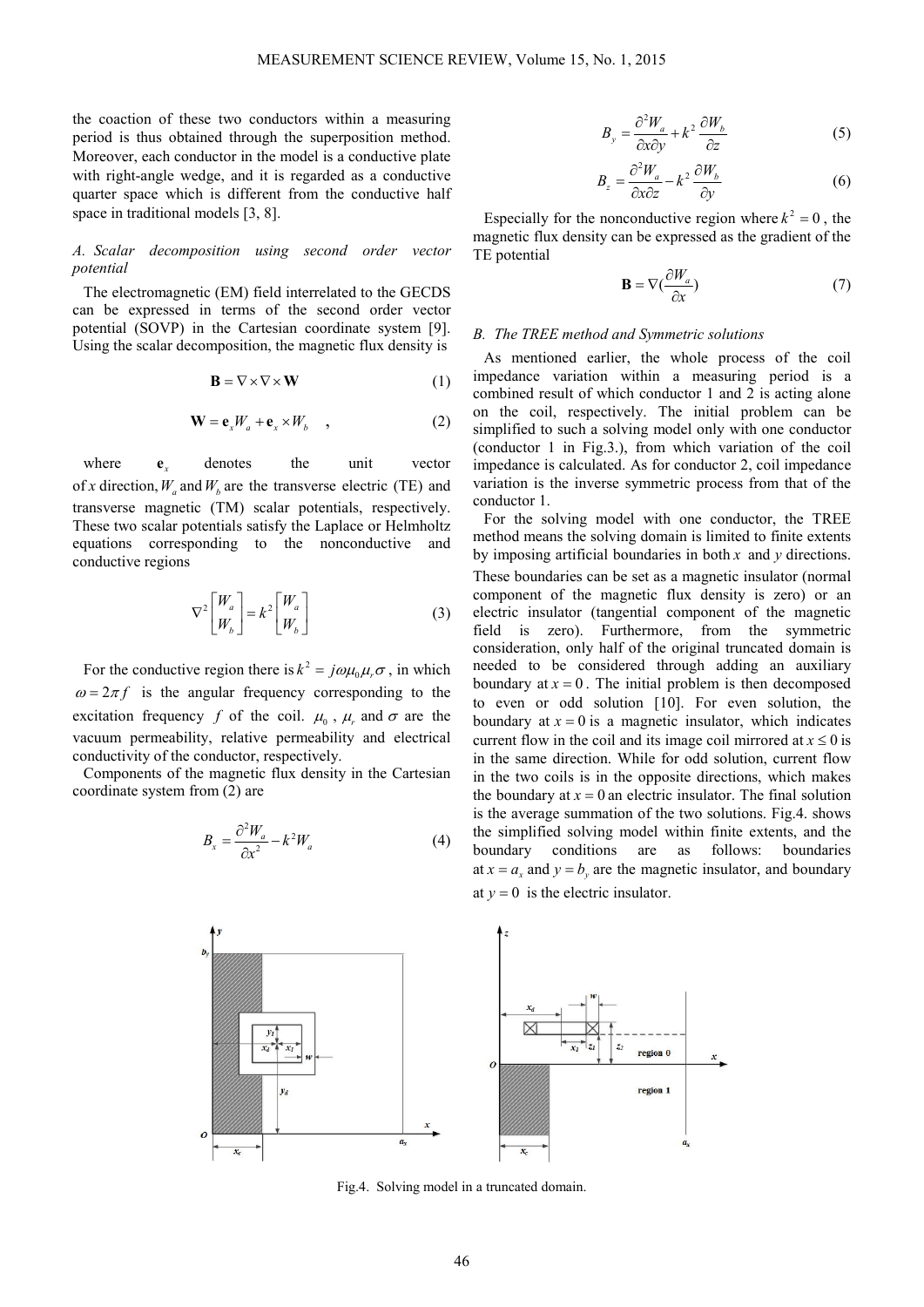## *C. Even solution*

In the nonconductive region 0, the magnetic flux density is only related to the gradient of the TE potential from (7), and it satisfies the Laplace equation. This potential is expressed as a superposition of the source coil and reaction of the eddy current induced within the conductor

$$
\frac{\partial W_a^{(0)}}{\partial x} = \frac{\partial W_a^{(s)}}{\partial x} + \frac{\partial W_a^{(ec)}}{\partial x} \tag{8}
$$

From the boundary conditions for even solution, these two potentials are written

$$
\frac{\partial W_a^{(s)}}{\partial x} = \sum_{n=1}^{\infty} \sum_{m=1}^{\infty} \sin(v_n y) \cos(u_m x) C_{mn}^{(s)} \exp(\gamma_{mn} z) \tag{9}
$$

$$
\frac{\partial W_a^{(ec)}}{\partial x} = \sum_{n=1}^{\infty} \sum_{m=1}^{\infty} \sin(v_n y) \cos(u_m x) D_{mn}^{(ec)} \exp(-\gamma_{mn} z) , \quad (10)
$$

where  $u_m = m\pi / a_x$ ,  $v_n = (2n-1)\pi / (2b_y)$  and  $\gamma_{mn}^2 = u_m^2 + v_n^2$ The source coefficient  $C_{mn}^{(s)}$  is related to the coil properties such as shape, size and excitation current, and the coefficient  $D_{mn}^{(ec)}$  is the expansion coefficient needed to be solved in the nonconductive region 0.

The source coefficient  $C_{mn}^{(s)}$  is determined by the excitation current *I* and geometric parameters shown in Fig.4. According to the superposition method [3, 11], the source coefficient of the rectangular coil with rectangular cross section is

$$
C_{mn}^{(s)} = \frac{8\mu_0 NI}{a_x b_y w (z_2 - z_1)} sin(v_n y_d) cos(u_m x_d)
$$
  
 
$$
\times \frac{exp(-\gamma_{mn} z_1) - exp(-\gamma_{mn} z_2)}{\gamma_{mn}} \frac{\Gamma_R}{u_m v_n}
$$
 (11)

where *N* denotes number of the coil turns,  $x_d$  is the displacement value,  $y_d = b_y / 2$  ensures the coil far from the two boundaries in *y* direction, and  $\Gamma_R = \int_0^w \sin[u_m(x_1+w)]\sin[v_n(y_1+w)]dw$ .

For the region  $1(z \le 0)$  which includes the conductive and air region, the TE and TM potentials are written

$$
W_a^{(1)}
$$
\n
$$
= \begin{cases}\n\sum_{n=1}^{\infty} \sum_{m=1}^{\infty} \sin(\nu_n y) \sin(q_m x) \\
\times C_{mn}^{(a)con} \exp(\lambda_{mn} z) \quad 0 \le x \le x_c\n\end{cases}
$$
\n
$$
(12)
$$
\n
$$
\sum_{n=1}^{\infty} \sum_{m=1}^{\infty} \sin(\nu_n y) \sin[p_m(a_x - x)]
$$
\n
$$
\times C_{mn}^{(a)air} \exp(\lambda_{mn} z) \quad x_c \le x \le a_x
$$

where  $\lambda_{mn}^2 = q_m^2 + v_n^2 + k^2 = p_m^2 + v_n^2$ , and the expansion coefficients  $C_{mn}^{(a)con}$  and  $C_{mn}^{(a)air}$  are the conductive and air subregions in region 1, respectively.

For the TM potential  $W_b$  in region 1, it is only related within the conductive region. Notice that the normal component of the current density is zero at the conductor-air interface  $x = x_c$ , the TM potential is expressed

$$
W_b^{(1)} = \sum_{n=1}^{\infty} \sum_{m=1}^{\infty} \cos(v_n y) \cos(r_m x) C_{mn}^{(b)} \exp(s_{mn} z) , \qquad (13)
$$

where  $r_m = (2m-1)\pi/(2x_c)$ ,  $s_{mn}^2 = r_m^2 + v_n^2 + k^2$ , and  $C_{mn}^{(b)}$  is the expansion coefficient which is needed to be solved.

From (12), the continuity conditions at the interface  $x = x_c$ are written

$$
\sin(q_m x_c) C_{mn}^{(a)con} = \sin[p_m (a_x - x_c)] C_{mn}^{(a)air} \tag{14}
$$

$$
q_m \cos(q_m x_c) C_{mn}^{(a)con} = -p_m \cos[p_m (a_x - x_c)] C_{mn}^{(a)air} \quad (15)
$$

An auxiliary coefficient  $a_m$  is used subsequently to express the relationship between the two expansion coefficients  $C_{mn}^{(a)con}$ and  $C_{mn}^{(a)air}$ in (12), which is  $a_m C_{mn}^{(a)con} = C_{mn}^{(a)air}$ , and it is written from (14) and (15)

$$
a_m = \frac{\sin(q_m x_c)}{\sin[p_m(a_x - x_c)]} = -\frac{q_m \cos(q_m x_c)}{p_m \cos[p_m(a_x - x_c)]}
$$
(16)

The two eigenvalues  $p_m$  and  $q_m$  can thus be calculated from  $(16)$  with  $q_m = \sqrt{p_m^2 - k^2}$ 

$$
p_m \tan(q_m x_c) + q_m \tan[p_m(a_x - x_c)] = 0 \tag{17}
$$

In the following steps, a numerical scheme is adopted to calculate these two eigenvalues. Two limiting cases are needed to be considered with respect to the width of the conductor  $x_c$ . One is the incrementing case, and another is the decrementing case. For the incrementing case, suppose firstly that  $x_c = 0$ , and the eigenvalue  $p_m = u_m$  which indicates that the conductor vanished and this is the same condition for finding  $u_m$ . Then, width of the conductor is increased step by step in a small increment  $\Delta x_c$  until it reaches the true value  $x_c$ . In each step, the Newton-Raphson iteration algorithm is used to compute the eigenvalues, which is

$$
p_m^{i+1} = p_m^i - \frac{f(p_m)^i}{\frac{df(p_m)^i}{dp_m}}
$$
, (18)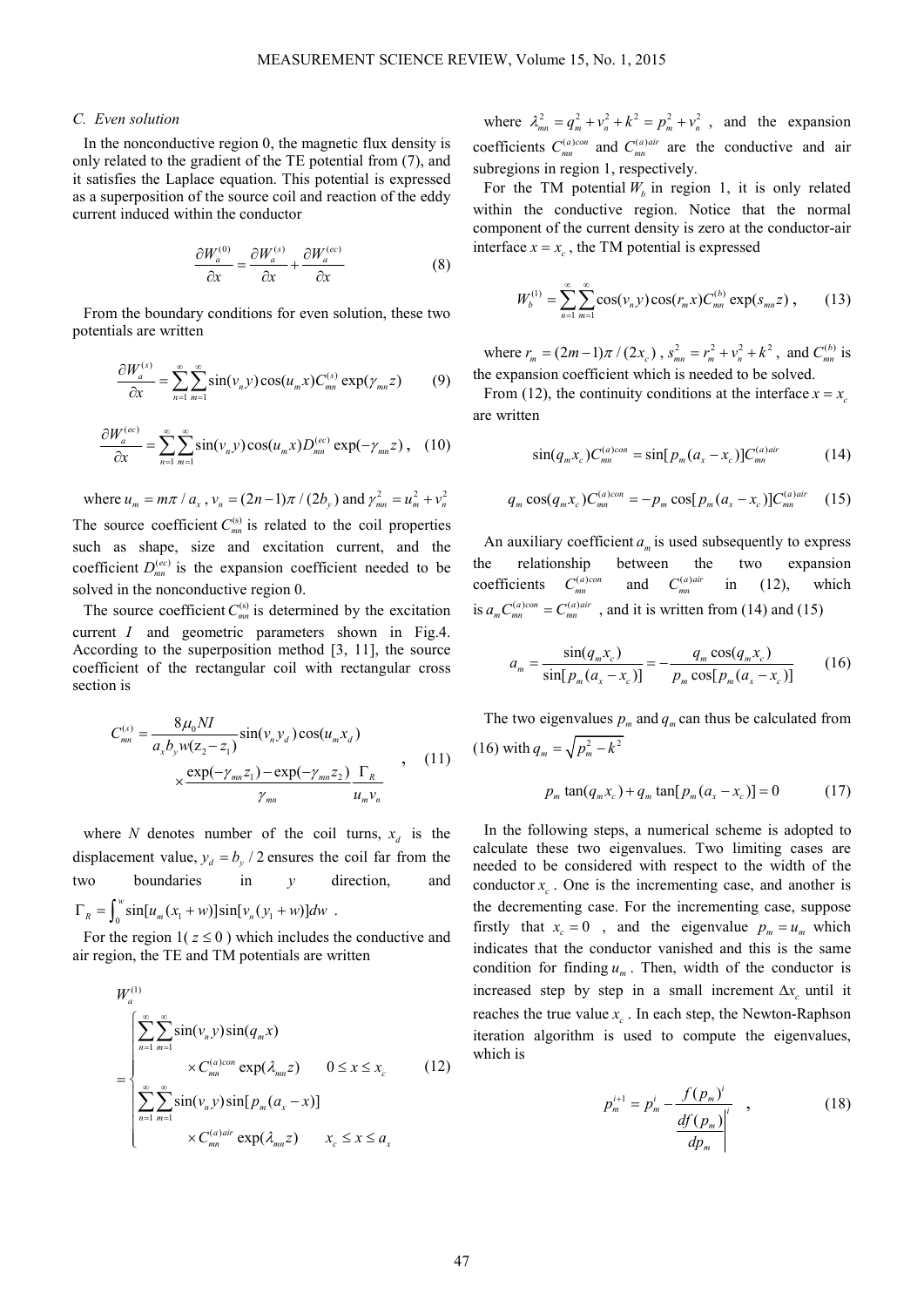where  $f(p_m) = p_m \tan(q_m x_c) + q_m \tan[p_m (a_x - x_c)]$ , and *i* is the iteration number. For a particular value of  $x_c$ , the eigenvalue can be obtained while  $p_m^{i+1}$  differs from  $p_m^i$  by a very small amount. Next, the eigenvalue for a new value of  $x_c + \Delta x_c$  can be computed from the previous step for  $x_c$ . Therefore, after the value reaches the true width of  $x_c$ , it provides one set of eigenvalues.

For the decrementing case, the iteration is started at  $x_c = a_x$ , and the starting eigenvalue changes to  $p_m = \sqrt{u_m^2 + k^2}$ . In this case,  $x_c$  is decreased step by step until it reaches the true value  $x_c$  again, and in each decrementing step the Newton-Raphson iteration algorithm is also used. Like the incrementing case, one can obtain another set of eigenvalues. Consequently, the final set of eigenvalues is therefore obtained by merging these two sets of eigenvalues computed from the incrementing and decrementing case. The eigenvalues used for computations are the ones from a specific index number *m* .

After obtaining the expression of TE and TM potentials in each region, the next step is to work out the unknown expansion coefficients from the continuity conditions of the magnetic field. Substituting  $(8)$  into  $(4)$  to  $(6)$ , the three components of the magnetic flux density in region 0 are

$$
B_x^{(0)} = \sum_{n=1}^{\infty} \sum_{m=1}^{\infty} \sin(v_n y) \sin(u_m x)
$$
  
× $(-u_m)[C_{mn}^{(s)} \exp(\gamma_{mn} z) + D_{mn}^{(ec)} \exp(-\gamma_{mn} z)]$  (19)

$$
B_{y}^{(0)} = \sum_{n=1}^{\infty} \sum_{m=1}^{\infty} \cos(v_n y) \cos(u_m x)
$$
 (20)  
 
$$
\times v_n [C_{mn}^{(s)} \exp(\gamma_{mn} z) + D_{mn}^{(ec)} \exp(-\gamma_{mn} z)]
$$

$$
B_z^{(0)} = \sum_{n=1}^{\infty} \sum_{m=1}^{\infty} \sin(v_n y) \cos(u_m x)
$$
 (21)  
 
$$
\times (\gamma_{mn}) [C_{mn}^{(s)} \exp(\gamma_{mn} z) + D_{mn}^{(ec)} \exp(-\gamma_{mn} z)]
$$

Components of the magnetic flux density in region 1 are

$$
B_x^{(1)}
$$
\n
$$
= \begin{cases}\n\sum_{n=1}^{\infty} \sum_{m=1}^{\infty} \sin(v_n y) \sin(q_m x) \\
\times (-p_m^2) C_{mn}^{(a)con} \exp(\lambda_{mn} z) \quad 0 \le x \le x_c\n\end{cases}
$$
\n
$$
(22)
$$
\n
$$
\sum_{n=1}^{\infty} \sum_{m=1}^{\infty} \sin(v_n y) \sin[p_m(a_x - x)]
$$
\n
$$
\times (-p_m^2) a_m C_{mn}^{(a)con} \exp(\lambda_{mn} z) \quad x_c \le x \le a_x
$$

$$
B_{y}^{(1)}
$$
\n
$$
= \begin{cases}\n\sum_{n=1}^{\infty} \sum_{m=1}^{\infty} \cos(v_{n}y) [\cos(q_{m}x) q_{m}v_{n} C_{mn}^{(a)con} \exp(\lambda_{mn}z) \\
+ k^{2} \cos(r_{m}x) s_{mn} e^{s_{mn}z} C_{mn}^{(b)} \exp(s_{mn}z)] \quad 0 \leq x \leq x_{c} \quad (23)\n\sum_{n=1}^{\infty} \sum_{m=1}^{\infty} \cos(v_{n}y) \cos[p_{m}(a_{x}-x)] \\
\times (-p_{m}v_{n}) a_{m} C_{mn}^{(a)con} \exp(\lambda_{mn}z) \quad x_{c} \leq x \leq a_{x}\n\end{cases}
$$

$$
B_z^{(1)}
$$
\n
$$
= \begin{cases}\n\sum_{n=1}^{\infty} \sum_{m=1}^{\infty} \sin(v_n y) [\cos(q_m x) q_m \lambda_{mn} C_{mn}^{(a)con} \exp(\lambda_{mn} z) \\
+ k^2 \cos(r_m x) v_n C_{mn}^{(b)} \exp(s_{mn} z)] \quad 0 \le x \le x_c \quad (24)\n\sum_{n=1}^{\infty} \sum_{m=1}^{\infty} \sin(v_n y) \cos[p_m (a_x - x)] \\
\times (-p_m \lambda_{mn}) a_m C_{mn}^{(a)con} \exp(\lambda_{mn} z) \quad x_c \le x \le a_x\n\end{cases}
$$

From the expressions of the EM field listed above, they all satisfy the continuity conditions at the plane  $z = 0$ . It can be written in the matrix form through the use of orthogonality for trigonometric functions

$$
\frac{a_x}{2}\mathbf{u}(\mathbf{C}_n^{(s)} + \mathbf{D}_n^{(ec)}) = \mathbf{M}_s \mathbf{C}_n^{(a)con}
$$
 (25)

$$
\frac{a_x}{2}v_n(\mathbf{C}_n^{(s)} + \mathbf{D}_n^{(ec)}) = v_n \mathbf{M}_c \mathbf{C}_n^{(a)con} + k^2 \mathbf{M}_r \mathbf{s}_n \mathbf{C}_n^{(b)} \tag{26}
$$

$$
\frac{a_x}{2}\gamma_n(\mathbf{C}_n^{(s)} - \mathbf{D}_n^{(ec)}) = \mathbf{M}_c \boldsymbol{\lambda}_n \mathbf{C}_n^{(a)con} + k^2 \nu_n \mathbf{M}_r \mathbf{C}_n^{(b)} \qquad (27)
$$

For each  $v_n$ ,  $C_n^{(s)}$ ,  $D_n^{(ec)}$ ,  $C_n^{(a)con}$  and  $C_n^{(b)}$  are the column vectors, and **u**,  $\gamma_n$ ,  $\lambda_n$  and  $\mathbf{s}_n$  are the diagonal matrices corresponding to  $u_m$ ,  $q_m$  and  $s_m$ . The other three matrices  $M_s$ ,  $M_c$  and  $M_r$  are square matrices

$$
\mathbf{M}_{s}[i, j] = p_{j}^{2} \int_{0}^{x_{c}} \sin(u_{i}x)\sin(q_{j}x)dx \n+ p_{j}^{2} a_{m} \int_{x_{c}}^{a_{x}} \sin(u_{i}x)\sin[(p_{j}(a_{x}-x)]dx
$$
\n(28)

$$
\mathbf{M}_{\mathbf{c}}[i, j] = q_j \int_0^{x_{\mathbf{c}}} \cos(u_i x) \cos(q_j x) dx
$$
  
-  $p_j a_m \int_{x_{\mathbf{c}}}^{a_x} \cos(u_i x) \cos[(p_j (a_x - x)] dx$  (29)

$$
\mathbf{M}_r[i, j] = q_j \int_0^{x_c} \cos(u_i x) \cos(r_j x) dx , \qquad (30)
$$

where  $i = 1, 2, 3 \cdots m$ ,  $j = 1, 2, 3 \cdots m$ , and they are determined by the summation terms of the series.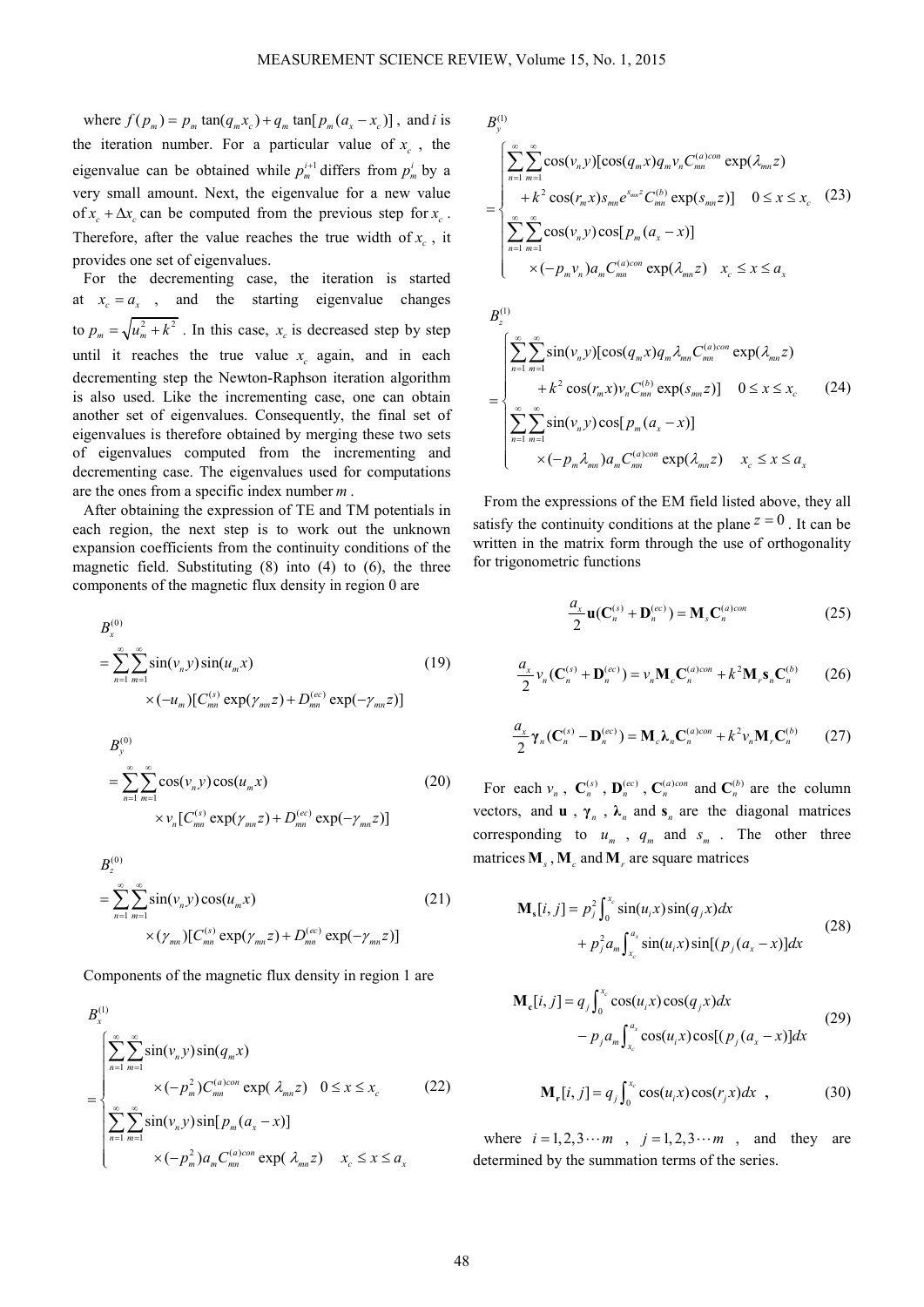Therefore, all the expansion coefficients can be derived through solving the three equations (25) to (27) with the known source coefficient  $C_{mn}^{(s)}$ . For instance, the coefficient  $D_{mn}^{(ec)}$  which is used for calculating the coil impedance is

$$
\mathbf{D}_n^{(ec)} = -\mathbf{C}_n^{(s)} + \frac{2}{a_x}\mathbf{u}^{-1}\mathbf{M}_s\mathbf{C}_n^{(a)con}
$$
 (31)

#### *D. Odd solution*

For odd solution, the only difference is the additional boundary condition at  $x = 0$ , which changes into the electric insulator. With other boundary conditions unchanged, and notice that the derivation steps are the same as those of the even solution, expressions of the TE and TM potentials are as follows:

In region 0:

$$
\frac{\partial W_a^{(0)}}{\partial x} = \frac{\partial W_a^{(s)}}{\partial x} + \frac{\partial W_a^{(ec)}}{\partial x}
$$
  
= 
$$
\sum_{n=1}^{\infty} \sum_{m=1}^{\infty} \sin(\nu_n y) \sin(u_m x) [C_{mn}^{(s)} \exp(\gamma_{mn} z) + D_{mn}^{(ec)} \exp(-\gamma_{mn} z)]
$$
(32)

where  $u_m = (2m-1)\pi/(2a_x)$ ,  $v_n = (2n-1)\pi/(2b_y)$ and  $\gamma_{mn}^2 = u_m^2 + v_n^2$ .  $D_{mn}^{(ec)}$  is the expansion coefficient needed to be solved, and the source coefficient is

$$
C_{mn}^{(s)} = \frac{8\mu_0 NI}{a_x b_y w (z_2 - z_1)} \sin(v_n y_d) \sin(u_m x_d)
$$
  
 
$$
\times \frac{\exp(-\gamma_{mn} z_1) - \exp(-\gamma_{mn} z_2)}{\gamma_{mn}} \frac{\Gamma_R}{u_m v_n}
$$
 (33)

In region 1, the TE and TM potentials are written

$$
W_a^{(1)}
$$
\n
$$
= \begin{cases}\n\sum_{n=1}^{\infty} \sum_{m=1}^{\infty} \sin(v_n y) \cos(q_m x) \\
\times C_{mn}^{(a)con} \exp(\lambda_{mn} z) \quad 0 \le x \le x_c\n\end{cases}
$$
\n
$$
(34)
$$
\n
$$
\sum_{n=1}^{\infty} \sum_{m=1}^{\infty} \sin(v_n y) \sin[p_m(a_x - x)]
$$
\n
$$
\times a_m C_{mn}^{(a)con} \exp(\lambda_{mn} z) \quad x_c \le x \le a_x
$$

$$
W_b^{(1)} = \sum_{n=1}^{\infty} \sum_{m=1}^{\infty} \cos(\nu_n y) \sin(r_m x) C_{mn}^{(b)} \exp(s_{mn} z) , \qquad (35)
$$

where  $\lambda_{mn}^2 = q_m^2 + v_n^2 + k^2 = p_m^2 + v_n^2$ ,  $r_m = m\pi / x_c$ ,  $s_{mn}^2 = r_m^2 + v_n^2 + k^2$ ,  $C_{mn}^{(a)con}$  and  $C_{mn}^{(b)}$  are the expansion coefficients.

The auxiliary coefficient  $a_m$  in this case is

$$
a_m = \frac{\cos(q_m x_c)}{\sin[p_m(a_x - x_c)]} = \frac{q_m \sin(q_m x_c)}{p_m \cos[p_m(a_x - x_c)]}
$$
(36)

The eigenvalues can be obtained using the same method described in the even solution from

$$
q_m \tan(q_m x_c) - p_m \cot[p_m(a_x - x_c)] = 0 \tag{37}
$$

Derivations of the unknown coefficients in odd solution are in the same form as (25) to (27). Therefore, through changing the eigenfunctions and eigenvalues corresponding to the boundary conditions for the odd solution and substituting them into those equations listed above, expansion coefficients for odd solution are worked out following the same steps provided in the even solution.

# 4. COMPUTATIONAL RESULTS AND ABSOLUTE POSITIONING **METHOD**

## *A. Variation of the coil inductance*

Since the eddy current effects induced within the conductors reacting on the coil are different at various coil positions within a measuring period, impedance of the coil will keep changing while the coil moves transversely. From Fig.2., coil 1 which consists of six subcoils connected in series is deemed to be a single coil in Fig.3. and Fig.4. Therefore, the final calculation result for this equivalent coil equals to the summation results of the six subcoils.

Expression for the variations of the coil impedance is calculated from [12]

$$
\Delta Z = \frac{1}{\mu_0 I^2} \iint_S \mathbf{e}_z \cdot (\mathbf{E}^{(s)} \times \mathbf{H}^{(0)} - \mathbf{E}^{(0)} \times \mathbf{H}^{(s)}) dS \quad , \quad (38)
$$

where *S* denotes a closed surface at  $z = 0$  closed within the truncated domain in  $^x$  and  $^y$  directions, and it extends to the region at  $z < 0$ .  $E^{(0)}$  and  $H^{(0)}$  are the electric and magnetic field not including the conductor, while  $\mathbf{E}^{(s)}$  and  $\mathbf{H}(s)$  are the field including the conductor. The expression (38) can be written in terms of the TE potential in the nonconductive region

$$
\Delta Z = -\frac{j\omega}{\mu_0 I^2} \int_0^{b_y} \int_0^{a_x} \left( \frac{\partial W_a^{(ec)}}{\partial x} \frac{\partial W_a^{(s)}}{\partial x \partial z} - \frac{\partial W_a^{(s)}}{\partial x} \frac{\partial W_a^{(ec)}}{\partial x \partial z} \right) \Big|_{z=0} dxdy \tag{39}
$$

From the Parseval's theorem and expressions of the  $W_a^{(s)}$ and  $W_a^{(ec)}$  for even and odd solutions, the final expression for the impedance change is

$$
\Delta Z = -\frac{j\omega a_x b_y}{2\mu_0 I^2} \sum_{n=1}^{\infty} \sum_{m=1}^{\infty} \gamma_{mn} C_{mn}^{(s)} D_{mn}^{(ec)}
$$
(40)

This is a general expression and it is suited for both the even and odd solutions. The coil impedance is only related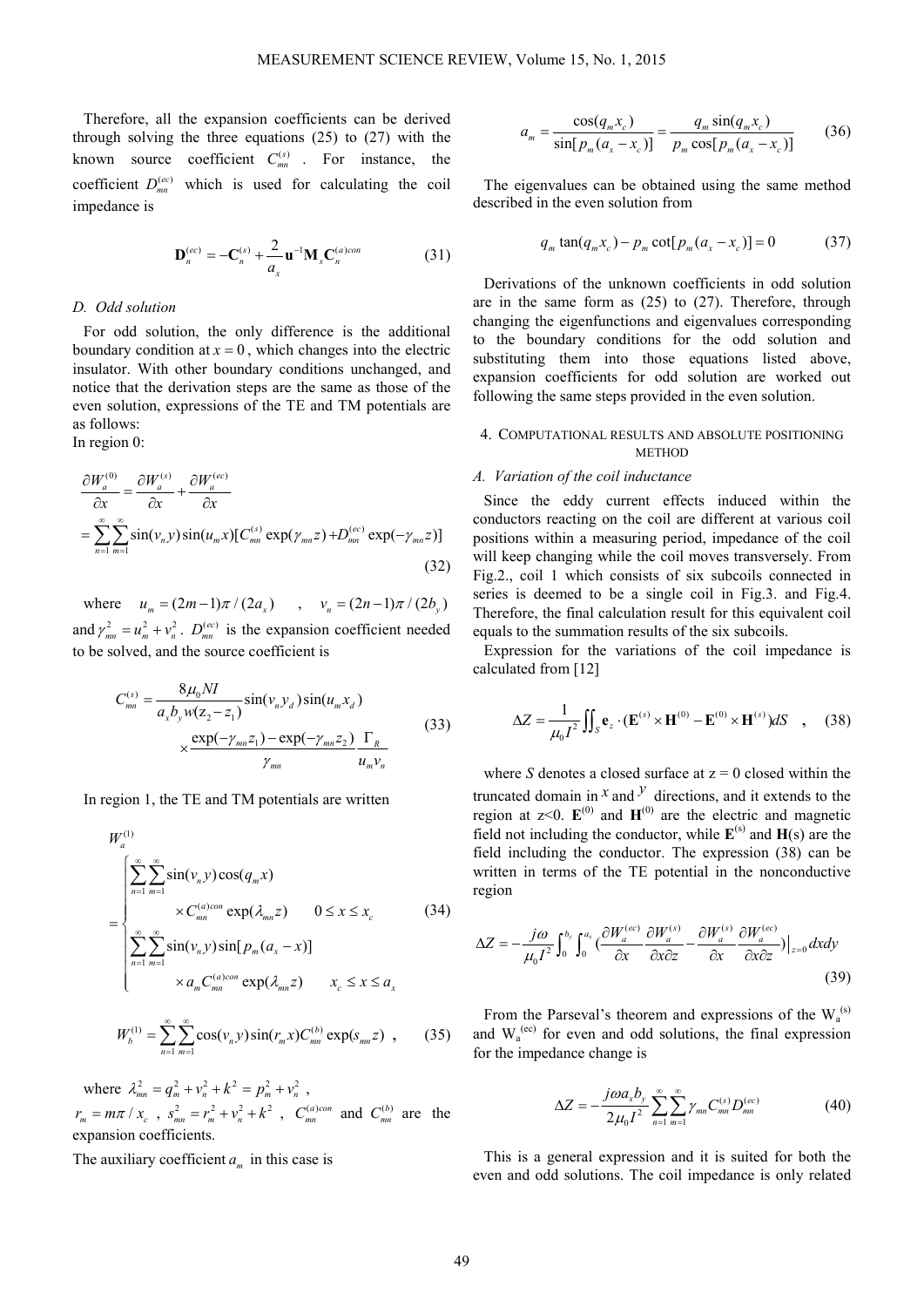to the transverse displacement value  $x_d$  while keeping other parameters unchanged.

For the TREE method, as mentioned earlier, artificial boundaries  $a_x$  and  $b_y$  should be imposed far from the coil and conductor. In this paper, the truncated domain is set as  $a_x = b_y = nx_c$  with  $n = 20$  and the summation terms of the series is 2*n* , which ensures accuracy of the calculation results. Sizes of the subcoil in Fig.3. and testing parameters are listed in Table 1.

Table 1. Sizes of the subcoil and testing parameters.

| Coil sizes      |                   | Testing parameters |           |
|-----------------|-------------------|--------------------|-----------|
| $x_{1}$         | $0.5$ mm          |                    | 3.2MHz    |
| $\mathcal{Y}_1$ | 0.5 <sub>mm</sub> | σ                  | 14.6MS/m  |
| w               | $0.75$ mm         | $\mu_{\rm r}$      |           |
| $Z_1$           | 0.5 <sub>mm</sub> | $x_c$              | $1.25$ mm |
| $z_{2}$         | $1.3$ mm          | λ                  | 5mm       |
|                 | 20                |                    |           |

Fig.5. shows the change tendency of the coil inductance within one measuring period, from which one can find the change law of the coil inductance related to the displacement.



Fig.5. Variation curve of the coil inductance within a measuring period.

For the purpose of fast and accurate measuring of the coil impedance against the displacement, an indirect approach using the LC oscillator circuit is adopted. Output frequency signal will change due to the coil inductance variation. The frequency signal is measured by the synchronous counters built in the micro control unit. Relationship between the frequency *f* and the coil inductance *L* is

$$
f = 1/(2\pi\sqrt{LC}) \qquad , \tag{41}
$$

where  $L = L_0 + \Delta L$  is the instantaneous inductance of the coil, which includes the self-inductance  $L_0$  and inductance variation ∆*L* of the coil. Total self-inductance of the six subcoils measured by a digital bridge device

is  $L_0 = 3.81 \mu$  H. The equivalent capacitance of the oscillator is  $C = 650$  pF.

For the verification of the calculated results, the calculated results are converted to the frequency signal from (41). Theoretical and experimental results of the frequency variation curves within two measuring periods are shown in Fig.6. It can be seen from the figure that the two curves are fitted well, and they both have the same variation period and rules.



Fig.6. The experimental and calculated results of the frequency.

# *B. Absolute displacement in one measuring period*

As mentioned in the previous section, two differential signals should be used for absolute positioning in one measuring period. Inductance variation of coils 2, 3 and 4 can be derived from the computing results of coil 1 through shifting it by  $\lambda/2$ ,  $\lambda/4$  and  $3\lambda/4$ , respectively. The two differential signals  $L_{12}$  and  $L_{34}$  are expressed as

$$
L_{12} = \Delta L_2 - \Delta L_1 \tag{42}
$$

$$
L_{34} = \Delta L_4 - \Delta L_3 \tag{43}
$$

Results of coil inductance in the two measuring periods are shown in Fig.7.



Fig.7. Variation of the two differential inductance curves.